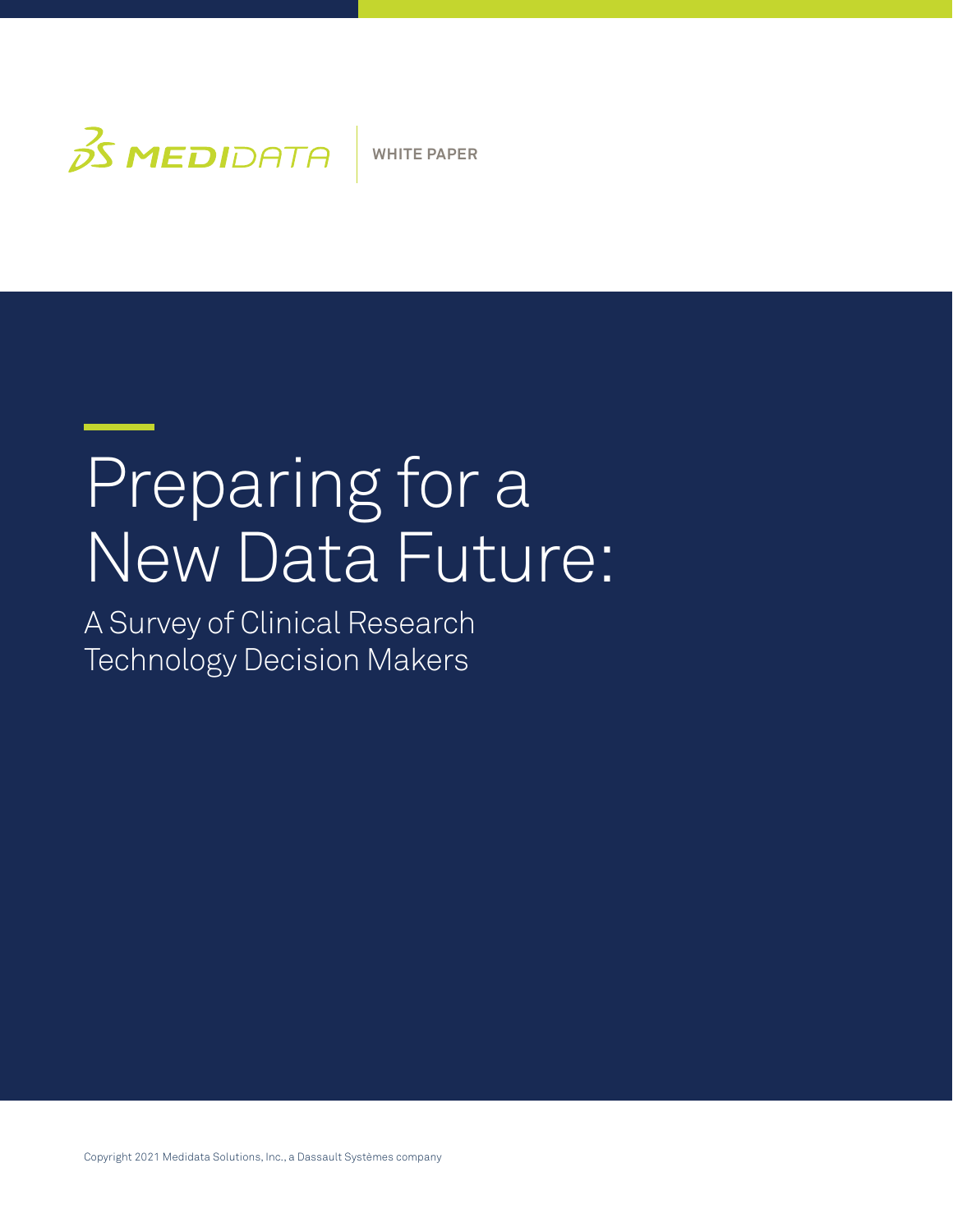

# Table of Contents

| Introduction            | 3  |
|-------------------------|----|
| Methods And Definitions | 5  |
| Findings                | 6  |
| Summary                 | 14 |
| References              | 15 |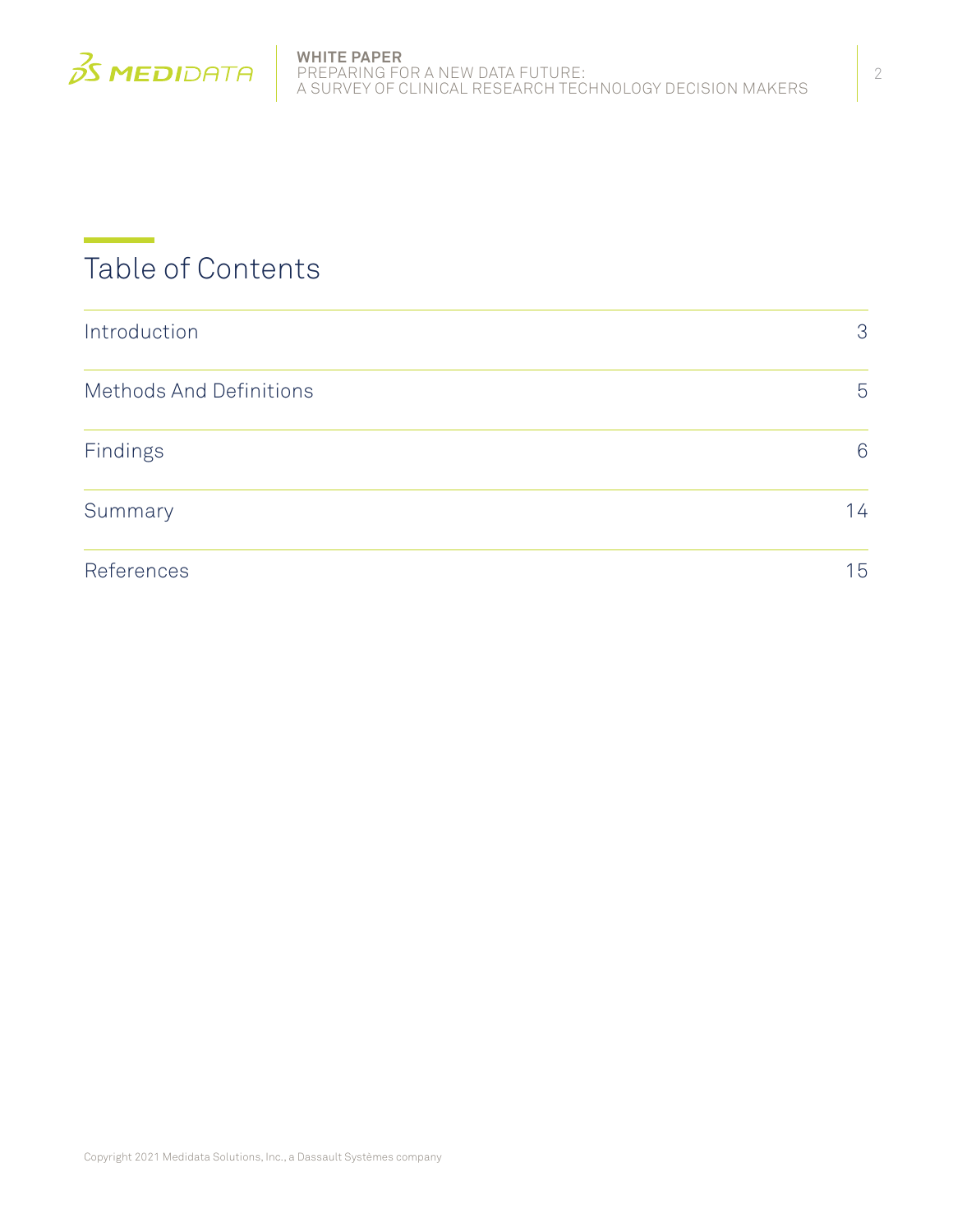

# <span id="page-2-0"></span>Introduction

The pharmaceutical industry is in an exciting state of flux that is changing the industry in fundamental ways. While these changes are converging from several fronts, technological transformation has been identified as a priority that will significantly impact the industry in the near future (Deloitte 2020a). This is a promising outlook for an industry that has traditionally been viewed as relatively slow to adapt and embrace automation (McKinsey 2020). The industry's transformation has been accelerated by the COVID-19 pandemic, which has forced biopharma to adapt and quickly adopt eClinical technologies and other innovations (McDermott 2020) which may provide significant benefits in a post-COVID environment. For example, Ken Getz, deputy director of the Tufts University Center for the Study of Drug Development (CSDD) stated:

## **"The forced use of such tech-based modifications to traditional procedures may serve to give sponsors and regulators confidence that they can be effectively deployed in non-emergency conditions." (Hinkle 2020)**

To better understand current views on technology software solutions that support clinical research and development (collectively referred to as "eClinical software solutions"), especially on a unified platform, Medidata surveyed current and former technology decision-makers representing large to mid-size pharmaceutical companies and contract research organizations (CROs). Medidata also conducted secondary research, with recent relevant industry literature, to frame the questions and answers.

The key focus areas of the survey were as follows:

- <sup>ā</sup> **Industry**—Better understand what the industry views as the biggest need for eClinical platforms moving forward, given the increasing volume of data collected in clinical trials
- <sup>ā</sup> **On-premise versus cloud**—Determine the current state and expectations going forward for how and where Clinical software products will be hosted and the rationale for any changes in approach
- **eClinical software architecture**—Determine the current state and expectations going forward for eClinical software solutions architecture (e.g., stand-alone point solutions versus integrated applications versus integrated platforms versus unified platforms [See Table 1 for Definitions of Commonly Used Terms]) and the rationale behind their approach
- **Value proposition**—Better understand the context for why, how, and when a unified platform solution could provide value in clinical trial planning and execution, which attributes are likely to drive adoption, and how success is measured for eClinical software solutions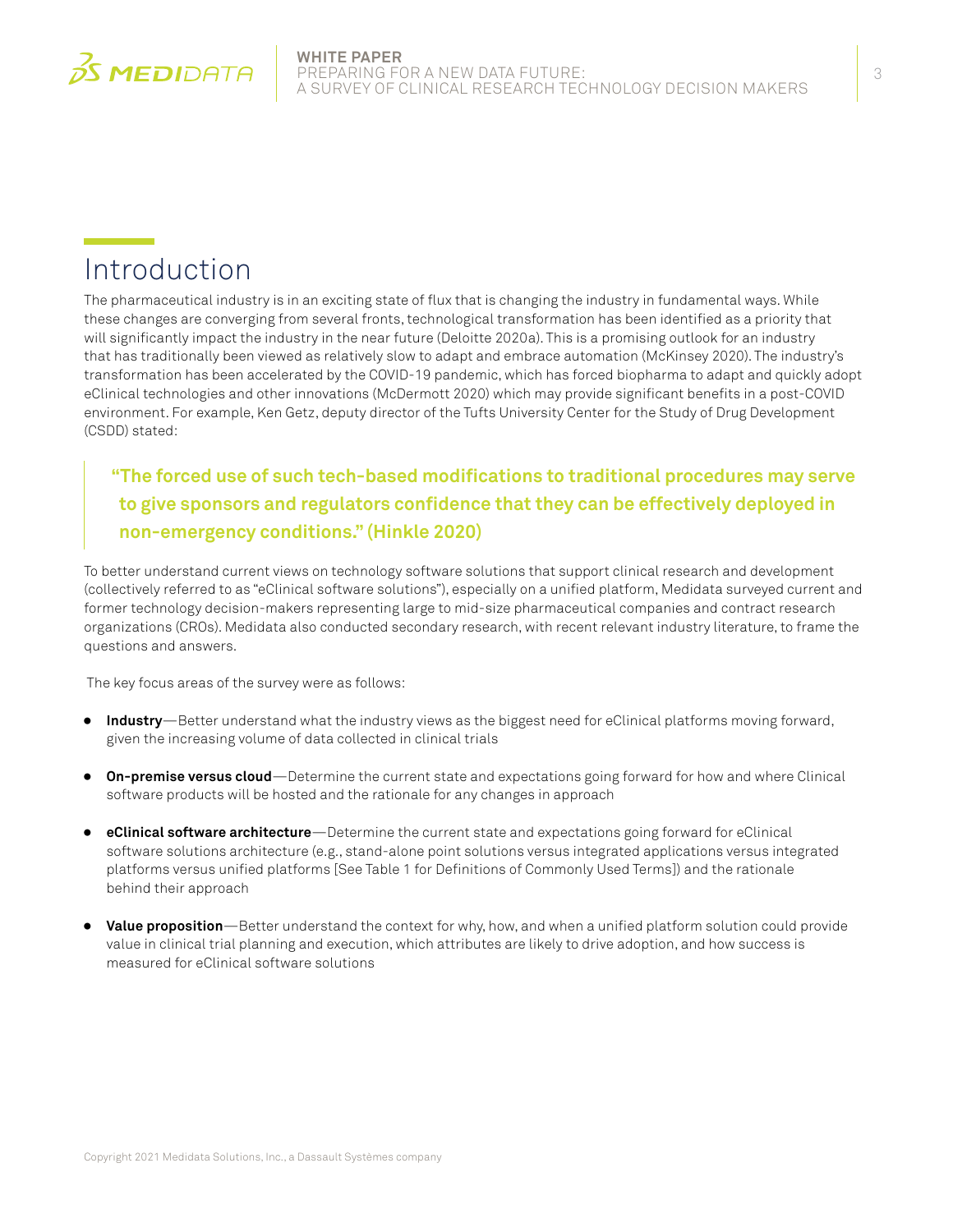

### KEY TRENDS IDENTIFIED

The following are the six key trends identified from our analysis:

#### **1. Market Environment Supports Unified Platforms**

Several recent market activities were identified as drivers for increasing the value proposition of unified platforms in clinical research. These trends include expanding clinical portfolios in an environment of research and development cost reduction, high numbers of mergers and acquisitions (M&A), carve-outs, and other transactions (Jewell 2020; Alvaro 2020) that have forced new eClinical purchase decisions. Rapidly evolving trends include a desire to maximize the use of clinical data and increasing trial virtualization (McKesson 2020). Unified eClinical platforms that better facilitate data interoperability - with data collected from different applications and sources across users - will benefit from these trends.

While customers with complex legacy architectures also embrace the value proposition of unified platforms, their shift to a new solution may be slower, since it will take time to unwind their legacy architecture (Langhauser 2019).

#### **2. Virtual Solutions for Clinical Trials Are Accelerating**

The COVID-19 pandemic has been unquestionably difficult for the clinical trial industry (Spinner 2020). However, it has forced it to adapt and accelerate its adoption of virtual solutions to overcome some of the myriad of new challenges it faces, including outcome data collection, efficient recruitment and randomization, and ensuring protocol adherence by the patient and delivery of drug to patients (McDermott 2020).

#### **3. Cross-Application Data Availability Is Desired**

There is an expressed need for eClinical software solutions to seamlessly connect and share data so that stakeholders can more efficiently acquire the complete picture of their clinical trials. Study teams view cross-application data availability as a way to gain better insights about how a trial is performing from planning through closeout, allowing for quicker action to mitigate potential risks.

#### **4. Industry Wants Cloud Deployments**

The industry is not hesitant to consider cloud solutions, given that cloud deployments are now considered standard in areas such as compliance, privacy, and data ownership and auditing (Challener 2019).

#### **5. Industry Is Moving to Platform Builds**

Most companies do not want to take on the complexity or cost of managing their eClinical system architecture; where feasible, those with legacy architecture would like it to be vendor managed. Most architectures have evolved as a mix of best-in-class eClinical software solutions with internal integration/development, but companies with this type of architecture are willing to consider opportunities to establish a unified platform architecture (Deloitte 2018). The clear preference is for products built by eClinical solution providers, but legacy internal architecture takes time/ effort to unwind. Cross-application data availability is considered the most critical attribute, while ease of integration, interoperability, and a simple and consistent user experience/interface (UX/UI) are considered justifications for a platform approach.

#### **6. Surfacing Clinical Data Is Now Critical**

An increasing number of technologies—such as wearables, sensors, smartphone data—are generating large volumes of data that sponsors, CROs, and other clinical trial stakeholders want to better surface, view, and analyze. As more benefits are identified from the ability to leverage data across applications, trials and sources, the capability to ingest, structure and report on data is now a top priority for the industry.

This white paper discusses the key results of this survey, which was designed to gain the industry's current view on and future vision for eClinical software solutions in general and unified platform solutions, specifically.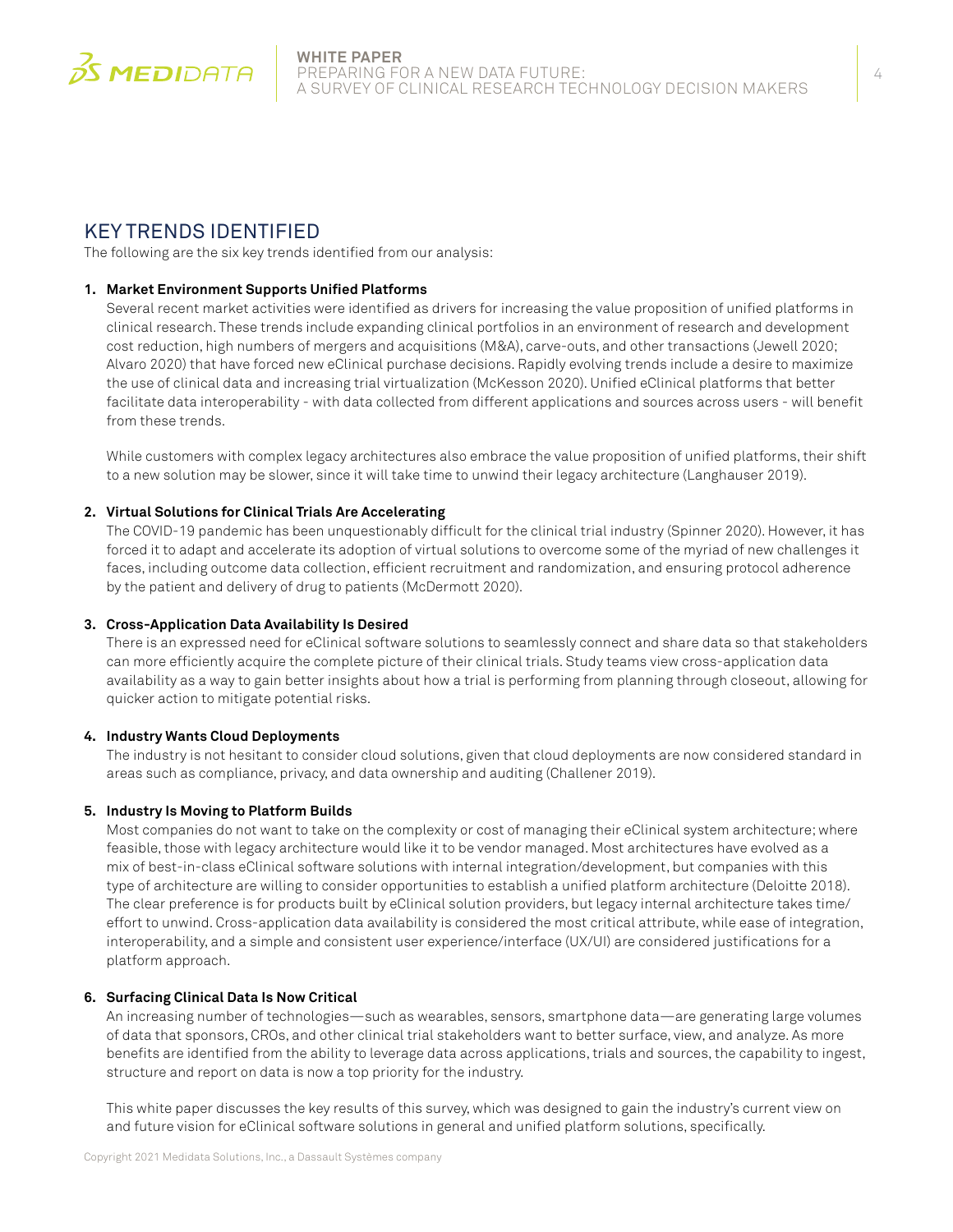<span id="page-4-0"></span>

# <span id="page-4-1"></span>Methods And Definitions

Medidata conducted in-depth interviews of current and former senior and/or executive technology decision-makers representing large to mid-size pharmaceutical companies  $(n = 9)$  and CROs  $(n = 3)$ . Collectively, their current and past experiences represent twenty-two manufacturers and nine CROs.

Subject matter experts were identified and recruited, and the survey was conducted during July and August 2020. The survey was sponsored and funded by Medidata. A third-party market survey company recruited the experts and conducted the phone interviews.

For the benefit of our readers, Table 1 provides definitions for commonly used terms throughout the white paper.

#### **Table 1: Definitions of Commonly Used Terms Associated with eClinical Software Solutions**

### **Definitions of Commonly Used Terms**

**eClinical software platforms** are integrated suites of cloud-hosted technologies connected in a platform architecture that provide services and solutions to manage clinical trial planning and execution.

**eClinical software applications** (or application suites) are distinct in that they are modularized and defined as one or a number of point solution offerings. They exist to support clinical trial setup and operation, but may be installed on-premise or cloud hosted and often do not have or require significant configuration to allow for interoperability, collaboration, security, etc.

**Stand-alone point solutions** are applications intended to fulfill the needs of individual clinical departments, and they are often specialized to fulfill a specific need by trial type or indication.

**Integrated applications** are sets of software applications that clinical vendors link together to create tighter process integration and elimination of middleware. These are often sold in modularized components.

**Integrated platforms** are enabled by the cloud, allowing vendors to piece together multiple solutions and link them through a common access point, allowing clinical teams the ability to manage the identity of both sponsor users and site users and to transmit and receive data and triggers. These have the flexibility for a platform vendor to combine other solutions.

**Unified platforms** aim to create a single system made up of multiple subsystems that mimics how clinical trials are a single process made up of many subprocesses. The key is that unified platform solution providers must develop each eClinical point solution individually for their platform to maintain a unified architecture and data model. This allows faster integration between point solutions, holistic platform performance metrics, and reduced support complexity.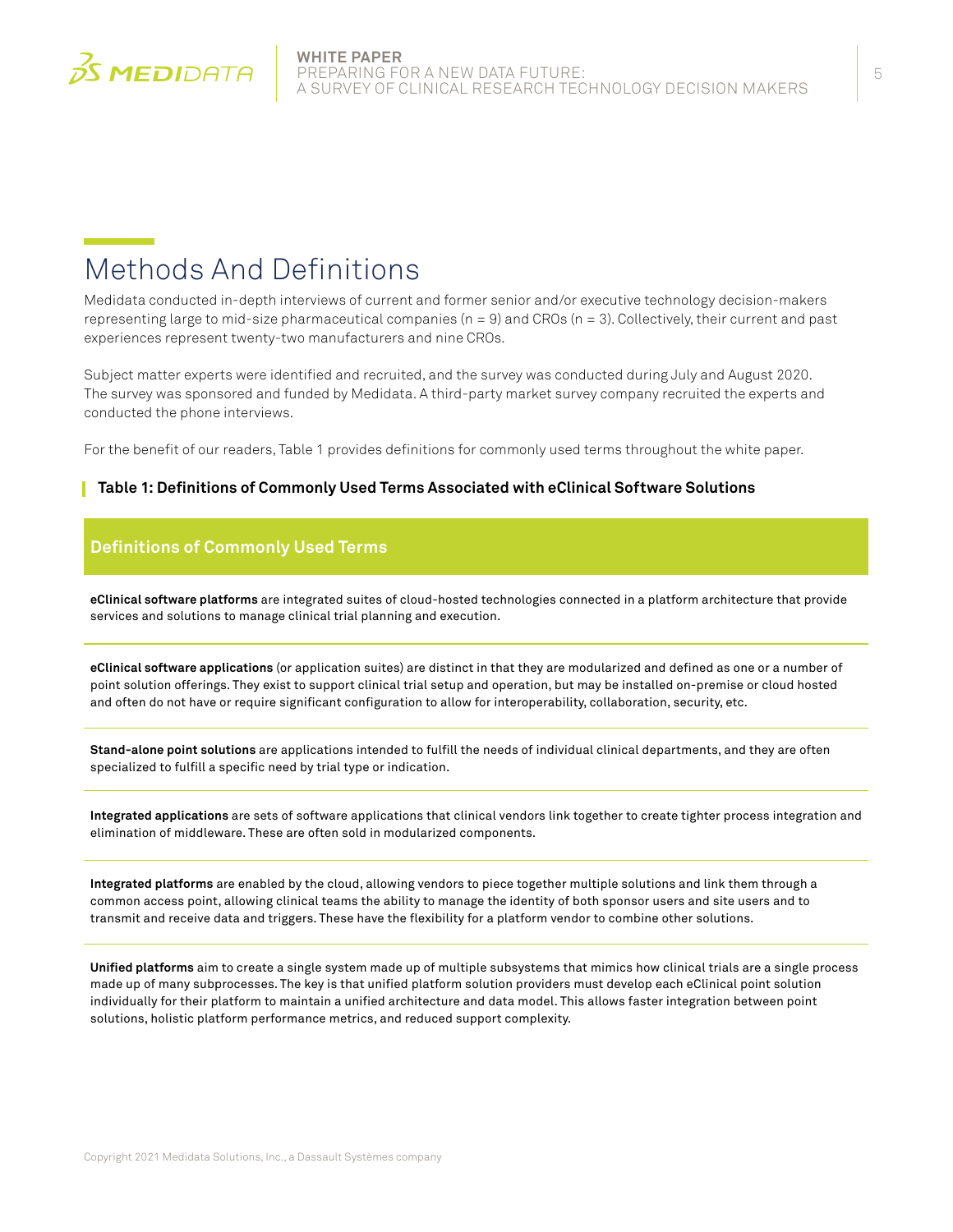<span id="page-5-0"></span>

# Findings

This section provides a summary of the results from the survey's four key focus areas:



### INDUSTRY OUTLOOK

The following is a representative sample of the key questions posed to respondents:

- What are some of the biggest changes impacting eClinical software solutions over the last five years?
- What are the main areas of expected technology investment over the next five years?
- What are the biggest expectations for eClinical software solutions in the next five years?

#### HIGH-LEVEL TAKEAWAYS:

#### **Trial optimization will be analytics driven**

It is anticipated that artificial intelligence (AI) and machine learning (ML) will increasingly be applied to optimize decisions related to clinical trials, such as study design and site selection (Deloitte 2020b).

Further, as the number of data streams increases and better analytical methods become available to draw insights across clinical trials, unifying clinical data will be a key factor to reduce trial time, optimize study design, and allow for new virtualization methods.

#### **Clinical trials will incorporate more virtual elements**

The industry has seen an increasing trend toward virtualizing clinical trials in the past few years, which has been accelerated by the COVID-19 pandemic. While some parts of trials cannot be done remotely, the pandemic has forced companies to get even more creative around what can be accomplished virtually.

Decentralized trials—also referred to as virtual, hybrid or digital trials—where one or more trial activities that typically take place on-site are conducted off-site through digital methods, now make up an increasing percentage of all studies. Approximately 35% of healthcare experts are using decentralized trials and 67% planned to use them in the future (GlobalData June 2020). Notably, while decentralized trials – where on-site components are still required – are making up a greater percentage of all trials, studies that are conducted entirely off-site using fully virtual methods remain rare.

Trial virtualization offers several benefits for both sponsors and patients, including increasing the size of patient pools, decreasing patient burden, and enhancing patient retention (Khozin 2019). As more clinical trial workflows become remote for patients, software capabilities will need to quickly evolve and adapt to meet these changing needs. However, headwinds to virtualization exist, and many eClinical solution providers do not yet have optimal virtualization capabilities.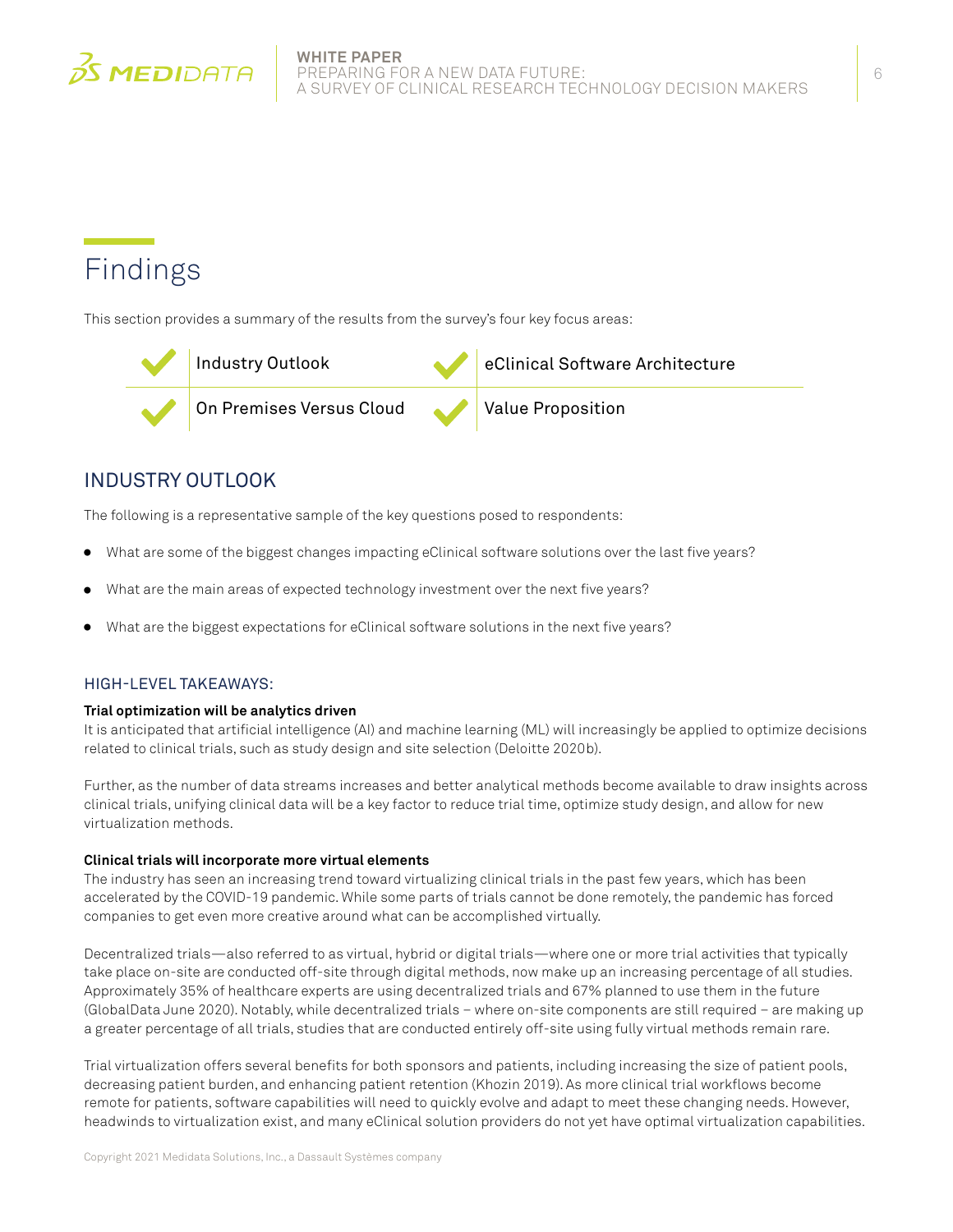

**"[Growth in virtualization capabilities] was being done methodically, [but] COVID, as you can imagine, has given us a good, swift kick in the rear to ensure that we are moving at a heightened pace."** 

Former Director, Health Outcomes and Market Access, Large Life Sciences

#### **IT overhead costs will decrease through outsourcing**

Industry sees more of their legacy IT overhead and maintenance costs being replaced by vendors' cloud-hosted software as a service (SaaS) and there will be more outsourcing of either individual trials or specific clinical functions.

#### **Clinical data will be better unified**

Due in large part to poor cross-application data sharing, data analysis and reporting remains a challenge for companies that are ingesting data from different sources with different system architectures and data structures. In large part, data are not unified because sponsors tend to cherry-pick best-in-class point solutions (e.g., eCOA, ePRO, EDC, etc.) for different parts of a clinical trial, and end up with several disparate applications that do not work together or cross-share data.

As a result, stakeholders are not able to view data across their trial from start to finish and are not able to unify disparate data streams to generate novel insights. In fact, 75% of respondents assessed the "availability of data across all clinical products" as a 9 or 10 on a 10-point scale intended to measure the most important drivers of adoption for unified platforms. Survey results suggest that the advantage of the "best-in-class" for eClinical software applications is narrowing and the opportunity for platform solutions that can unify cross-application data is growing.

**"Clinical data [availability] is really the gold dust… if you [are able to] access that data, however big or small you are, the sooner you can make decisions on next phase, next regulatory approval process, reporting out to publications… all of those things."**  Former Head of Biometrics, Mid-Sized CRO

#### **The need for "best-in-class" will decrease**

According to multiple respondents, eClinical solution providers with reputations for single or specialized applications are seeing their market advantages shrink. This is because "best-in-class" offerings in individual eClinical categories are becoming less important due to fewer differences in features and capabilities in products across eClinical solution providers. This indicates that the value of a "best-in-class" solution is becoming less relevant and the ability to connect individual applications is of higher importance and can be achieved with a unified platform. Respondents indicated that companies choose the best point solution for their needs, with 70% of respondents saying they consider the "strength of a specific eClinical solution" as a 9 or 10. However, this is changing based on responses that indicate sponsors are thinking about factors that go beyond a specific application—such as data unification, data surfacing, and interoperability—which suggests that companies are balancing application strengths with unified platform capabilities.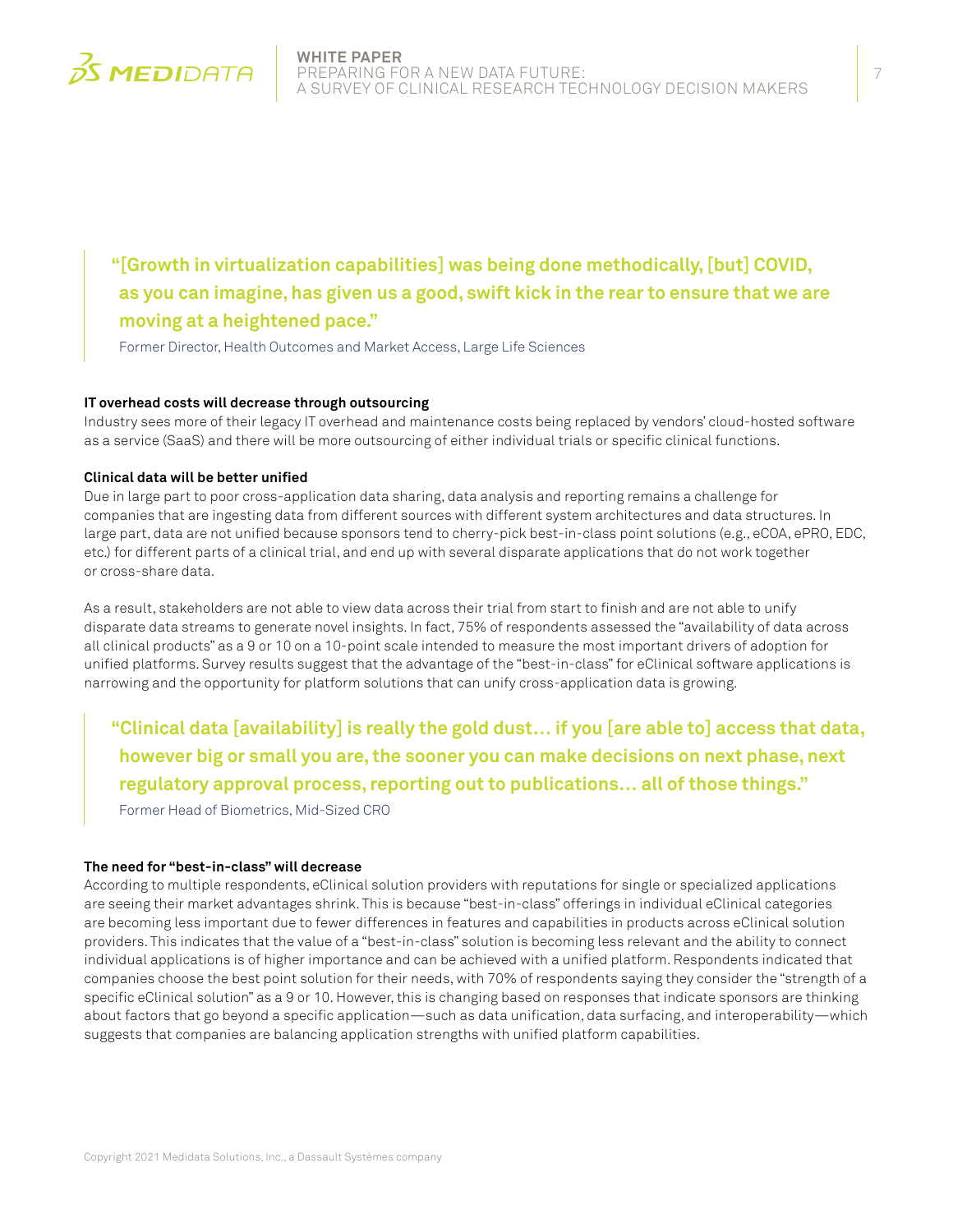

**"No matter which vendor we pick, it is challenging for the vendors to differentiate themselves. And [that] is a good sign, because industry-wide, [there are] the same parameters or similar standards or similar ways of doing something."** 

VP of Clinical Development, Mid-Sized Life Sciences

### PERCEPTIONS OF DEPLOYMENT STRATEGY

The following is a representative sample of the key questions posed to respondents:

- How are buyers now deploying their suite of eClinical software solutions and why?
- Are there any expected changes to the deployment setup of potential buyers?

#### HIGH-LEVEL TAKEAWAYS:

#### **Companies are increasingly deploying eClinical software solutions via the cloud**

Based on data from several interviews, ~70–80% of large life science companies' eClinical software capabilities are cloud-hosted. The prevailing theme across interviews was a general acceptance of cloud hosting as fit for purpose and acceptable in terms of compliance, privacy, and data ownership and auditing. The primary factor restricting its use is the complexity of replacing legacy architecture.

#### **Cloud solutions remove IT overhead**

IT departments seeking to eliminate unnecessary costs are removing large and complex infrastructure and instead deploying in the cloud, solutions which are primarily hosted/supported by external vendors.

#### **The shift is tougher for large incumbents**

Cloud-hosted SaaS solutions are now the expectation, though larger sponsors will take time to make the shift, since they have legacy infrastructure that supports point solutions. They will need significant change management, SOP updates, and new vendor and data management processes to move over to a fully outsourced cloud-hosted SaaS solution.

#### **New organizations looking first to the cloud**

Cloud-based solutions allow for easier cross-organization working and tighter control of data flow for newly formed or smaller, more nimble organizations.

### PERCEPTIONS OF eCLINICAL ARCHITECTURE

The following is a representative sample of the key questions posed to respondents:

- What does the architecture of respondents' eClinical software solutions look like today and why?
- What changes or eventual architecture do respondents expect for their eClinical software solutions and why?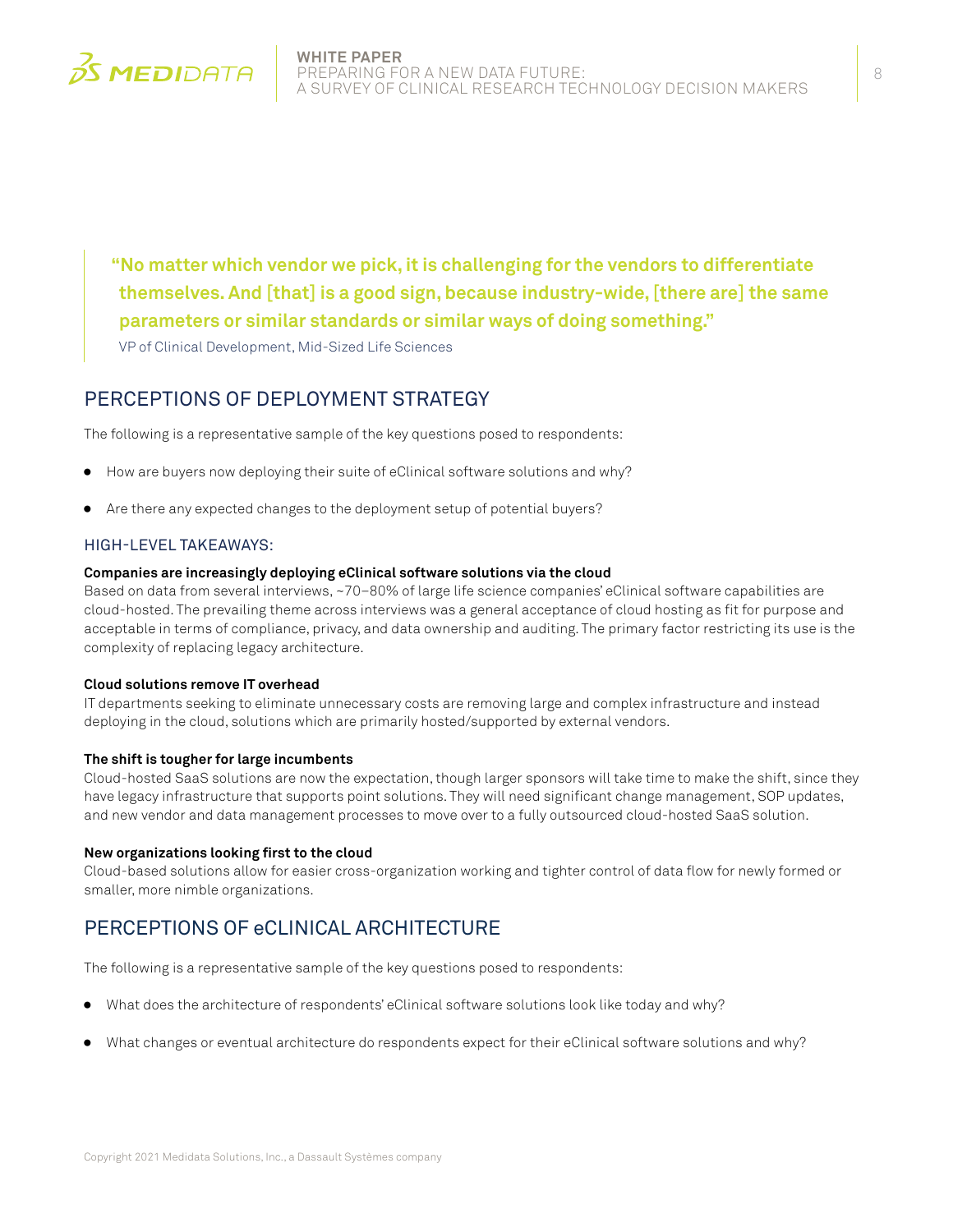

#### HIGH-LEVEL TAKEAWAYS:

#### **The biggest barrier is resistance to change**

The overall expectation is that there will be a slow convergence to a unified platform architecture. However, there is a general sentiment that it remains a challenge to convince organizations to make a platform change in a business-asusual scenario, given interruptions to ongoing studies, the complexity of changeover, and familiarity with current systems.

#### **Organizations see the benefits**

Respondents cited several business-case benefits for using platform systems, including lower total cost of ownership, increased study speed, easier access to relevant data and reporting capabilities, and fewer manual processes.

#### **The best organizations take advantage of change**

The organizations that have shifted to an external eClinical solution provider-based platform have sought opportunities to make the case for a change (e.g., contract renewal, step-change in studies, business event/transaction).

#### **eClinical software solutions architecture will take on different forms**

eClinical software solutions architecture for pharmaceutical/biotech companies is likely to come in one of two forms:

#### **Large Legacy Companies**

Platform architectures are often entirely or mostly built internally, with a mix of cloud-hosted solutions and internal integration. The cost of updating and maintaining the complex ecosystem is high and burdensome. A new application purchase often requires reconsideration of the existing architecture.

#### **New Companies**

<sup>ā</sup> A precipitating event (such as M&A or a new venture) often leads to considering a new or modified architecture. Few businesses in this situation will invest in internal IT development; they consider either outsourcing their studies to CROs or procuring an eClinical platform that covers all or most of their needs. SaaS solutions that offer end-to-end coverage and easy integration to other needed capabilities are critical factors.

Similarly, eClinical software solutions architecture for CROs is also likely to come in one of two forms:

#### **Preferred Tech**

These are typically large CROs that go to market selling their outsourced services in addition to their own technologies. These technologies may be the result of internal development, acquisition, or exclusive vendor partnerships. These CROs may prefer to rely on their own technologies, but they also use and sell others.

#### **Agnostic**

<sup>ā</sup> These CROs have not built large internal infrastructures, but they can typically manage data integrations. These companies may have a preferred eClinical solutions provider they recommend but will typically follow the client's preferences.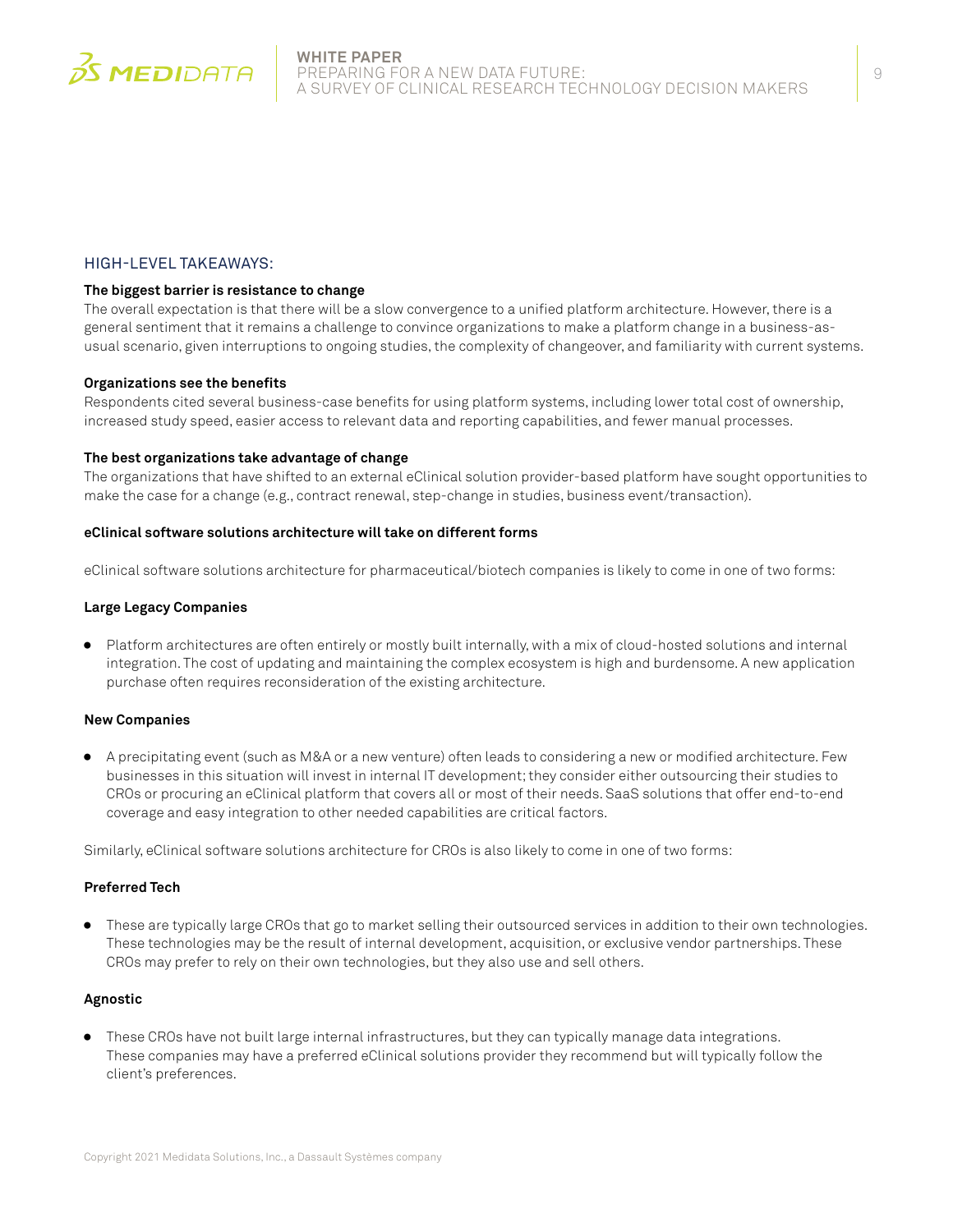

### VALUE PROPOSITION OF UNIFIED PLATFORMS

The following is a representative sample of the key questions posed to respondents:

- Does your organization have a preference between building your own internal architecture versus vendor built?
- What are the key attributes driving adoption of unified eClinical platforms?

#### **HIGH-LEVEL TAKEAWAYS:**

#### **eClinical solution providers expand from core products**

Respondents indicated that eClinical solution providers generally have a core product they are best known for, which they expand from and establish a platform around. For instance, an eClinical solution provider known for their Clinical Trial Management System (CTMS) adding a Randomization and Trial Supply Management (RTSM), and an Electronic Data Capture (EDC) provider adding an electronic Clinical Outcomes Assessment (eCOA) or eConsent offering, or an eCOA provider adding on an imaging product.

#### **Product disparities are decreasing**

Respondents indicated they tend to prefer applications from specific eClinical solution providers, but since differences between point solution products are narrowing across eClinical solution providers (i.e., products and features are beginning to look more and more alike between different solutions), the appeal of a full platform offering or solutions that are part of a unified platform are increasing.

#### **Demonstrated cross-app data availability and integration drives unified platform adoption**

Companies considering unified platforms care less about end-to-end application coverage than the ability to integrate and manage data across applications. As Figure 1 below shows, the high scores weighted on a 10-point scale intended to measure the most important drivers of adoption for unified platforms are data availability, integration, interoperability, and UX/UI underscore an expectation for unified platforms to eliminate some of the traditional boundaries across eClinical applications. Even though the attribute "end-to-end" was ranked lower than other attributes, a prevailing theme across the interviews was an expressed preference for data availability and integration across a clinical trial. The best way to achieve these functionalities is to have a single unified platform that connects as many eClinical solutions as possible so that cross-application data sharing can occur seamlessly.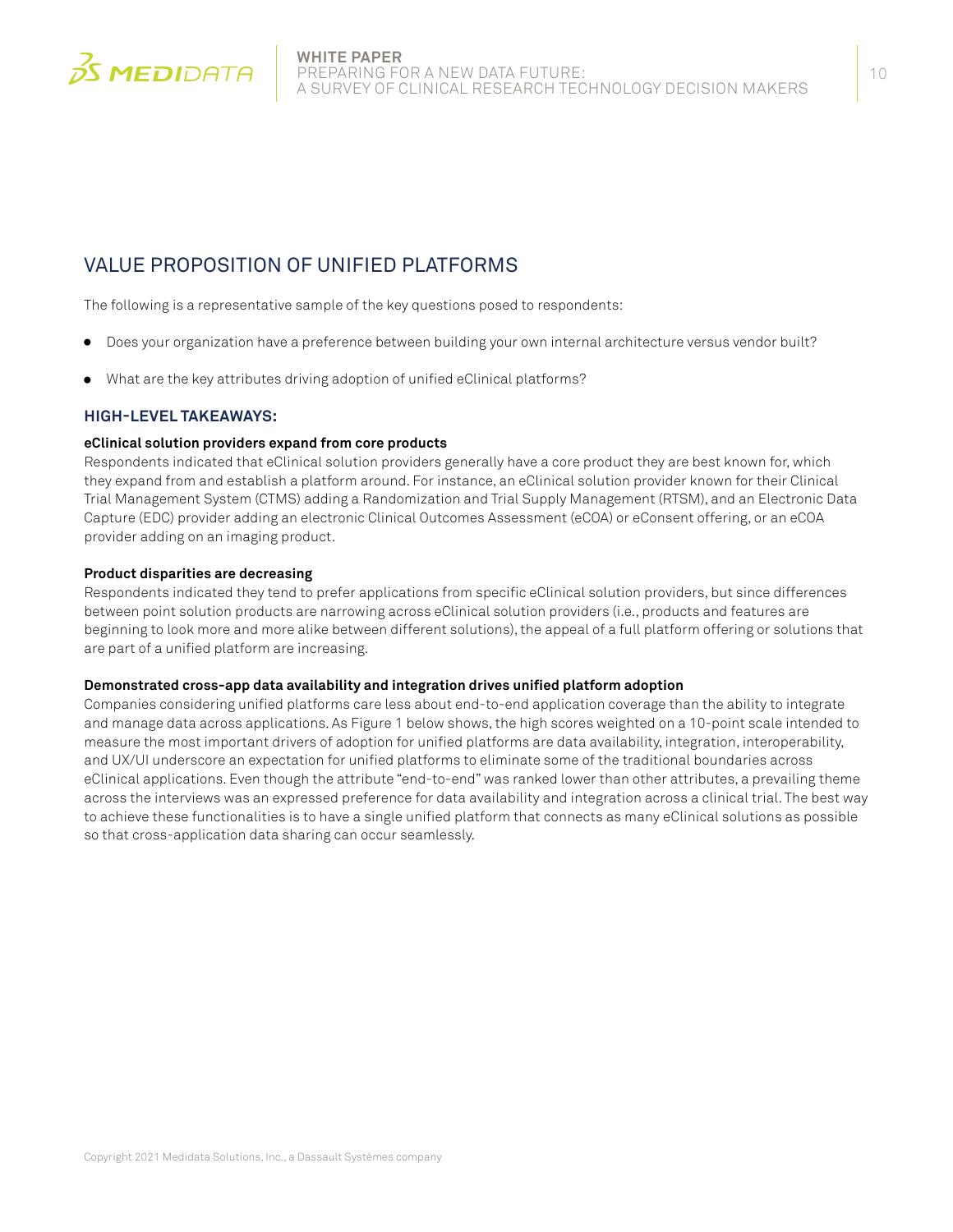



#### L **Figure 1: Attributes important for driving adoption of a unified platform for clinical research**

#### **As one would expect, larger impact of professional services in eClinical solution provider selection comes down to customer need**

CROs generally have some professional service capabilities outside of their core services. Their customers may look to them to perform these services, such as study build, study process consulting, and technology strategy.

Larger biopharmaceutical companies often do not need much professional service support because they have most if not all of the professional service support they need in-house. However, they still view customer service and helpdesk capabilities as important.

Small and mid-size biopharmaceutical companies and CROs indicated a desire to purchase additional professional services from eClinical solution providers, noting a lack of existing in-house expertise in these areas.

**"Especially for a mid-sized [company] or a startup, you don't want to rely on 100 different consultants. [Professional services] really help to offer expertise where we do not have any internal capacity."** 

VP of Clinical Development, Mid-Sized Life Sciences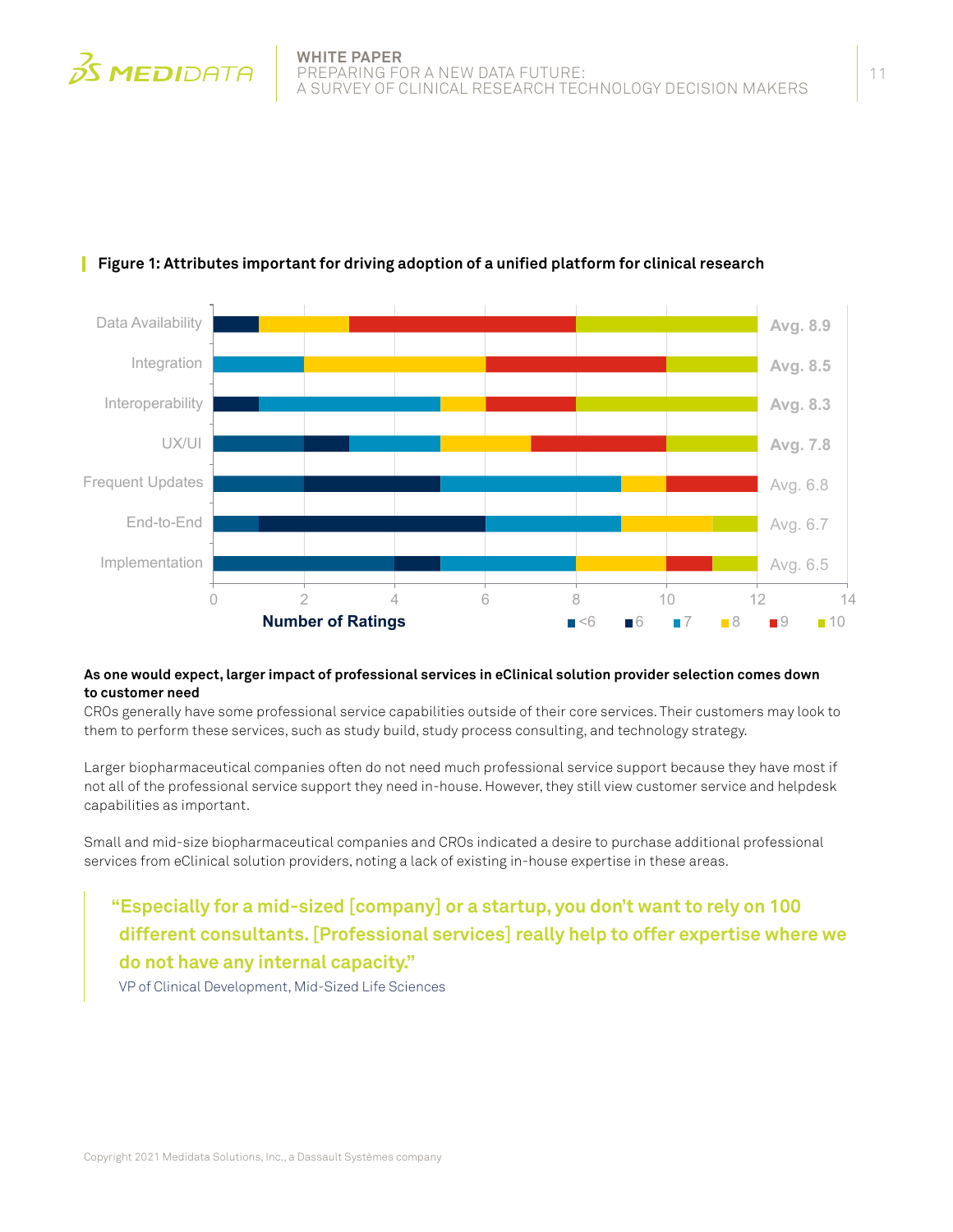

#### **Biopharmaceutical and CROs expect domain expertise**

Domain expertise was a consistently high-rated criterion (See Figure 2), and the respondents that viewed it as most important were most likely to consider buying eClinical solution providers' professional services.

#### **CRO software tends to trail in capability depth**

Respondents indicated that some CROs offer their own internal eClinical software for specific functions whereas others maintain a broader eClinical product offering. These solutions were viewed as trailing in software capabilities in comparison to established eClinical solution providers. However, it was also noted that these CROs provided strong professional support services for their eClinical software products, which was consistent with their strong service offerings in general.

#### **Unified means unified**

Respondents indicated that a key and expected factor in adopting unified platforms is the availability of data across eClinical applications to support clinical trial workflows. Other types of approaches, such as point solutions and integrated applications, simply do not provide the same level of data unification and cross-application data availability as a unified platform. As shown in Figure 2, platform capabilities, especially cross-application data availability (i.e., data unification), were vital proof points for respondents. Figure 2 also shows that traditional eClinical software solution buying criteria, such as the strength of individual point solutions and domain expertise, remained highly important to respondents. The survey results also show that successful growth may come from demonstrated capabilities, especially data unification, that a platform can provide underneath the application suite.



#### **Figure 2: Most important proof points for respondents**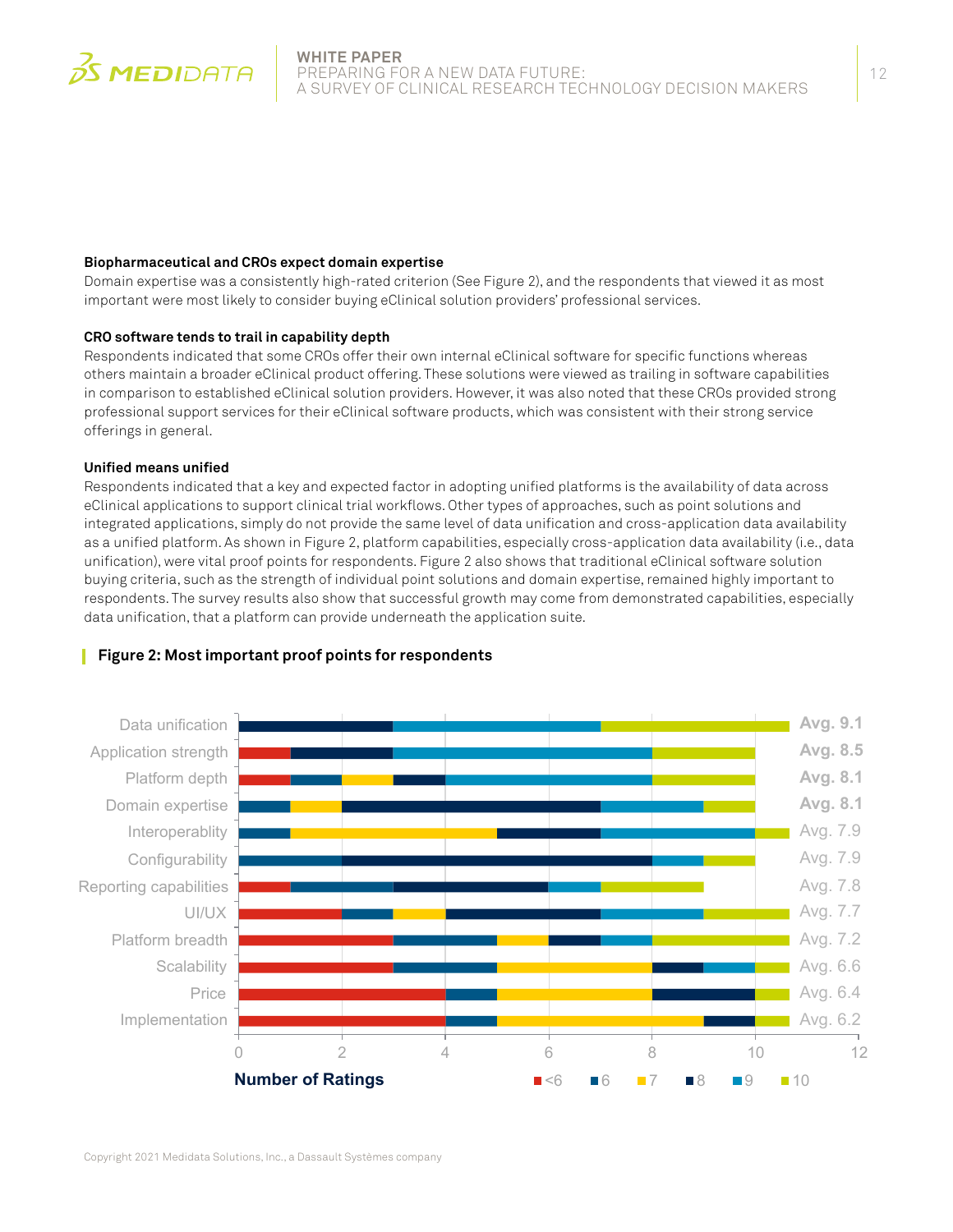

#### **PLATFORM NEEDS DIFFER BY COMPANY SIZE**

In general, respondents indicated that the larger and more siloed the organization, the more difficult the shift to an eClinical solution provider's platform, given that there may be different eClinical software solutions by therapeutic area and/or region. Smaller or emerging companies are much more willing to consider unified platform solutions that provide integration capabilities across the organization.

While technology leads understand and may push for more platform-based solutions, the challenge is convincing clinical department leads that individual applications on those platforms meet their needs.

**"At a small company, [e-clinical software solutions are] integrated across the company. At a large company, it's siloed into either regions or therapeutic areas, and the others do not even know or care about what they use."** 

Former Technical Operations Product Lead, Mid-Sized Life Sciences

**"I try to drive technology efficiencies throughout the organization, and the platform approach lends itself to that; [it's a] question... to always put on the table. It's challenging because a lot of [users] have preferences, and they're biased from their historical usage."** 

Former Technical Operations Product Lead, Mid-Sized Life Sciences

#### **Large, Established Companies**

These companies are more likely to consider eClinical solution providers that can integrate with existing architecture and expand platform-like capabilities to their existing point solutions.

Individual solutions must meet an "acceptable level" – beyond that, demonstrating unification of clinical data across applications holds strong appeal. Overall, these larger companies are slower to shift trial design or systems to align with new trends or best practices.

#### **Mid-Sized, Newer Companies**

With a new set of trials and limited or no legacy technology and data to manage, the aim is to simplify, centralize, and minimize the cost of managing their clinical trial data. There is broad appeal in solutions that allow them to minimize the number of vendors they manage and not invest in large internal IT resources, while still maintaining control and oversight of their clinical data. They are also less likely to have a procurement-driven set of pre-approved vendors, which gives these newer, mid-sized companies greater flexibility than large, established companies when selecting eClinical solution providers.

These type of companies may or may not use CROs to own whole trials or functions. If not, a platform with a broader portfolio that can meet an "acceptable level of functionality" is more appealing. These mid-size companies are more likely to shift trial design to align with emerging trends (e.g., virtualization).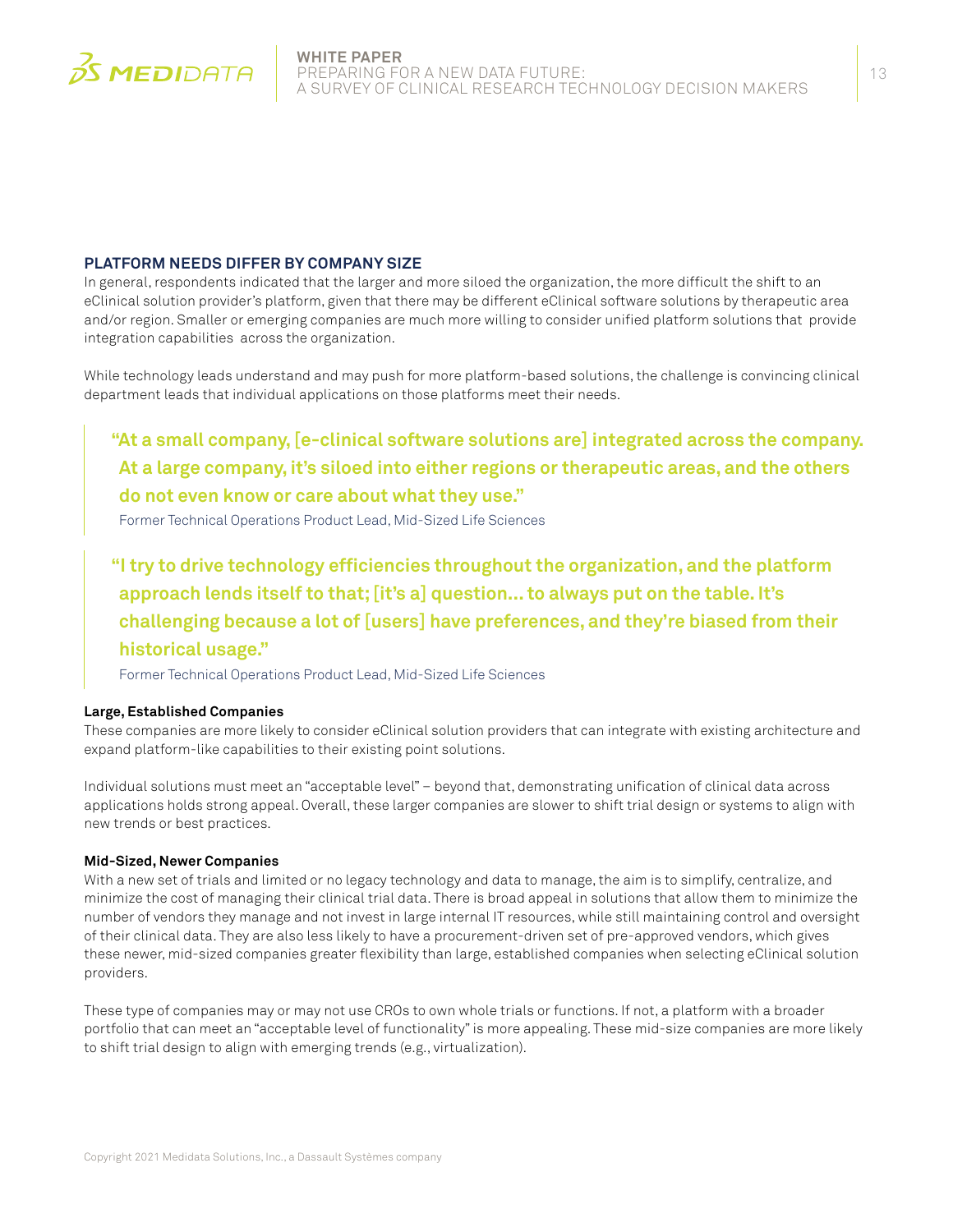<span id="page-13-0"></span>

# <span id="page-13-1"></span>Summary

The results of this survey confirm that multiple market trends—a rapid shift towards virtualization due to the COVID-19 pandemic, larger volumes of data collection from an increasing number and diverse set of data sources, and the need for sponsors and CROs to gain more complete pictures of trials and to act on data quickly—are forcing the industry towards eClinical software solutions that are on unified platforms. This is because unified platforms centralize data and allow for users to more rapidly surface and report on key data, while also allowing sponsors to easily virtualize components of their trials and reduce internal IT costs. However, there remain some challenges that may slow the widespread adoption of platform solutions, such as the unwinding of legacy architecture at large life science companies.

While the COVID-19 pandemic has presented significant challenges to the clinical trial industry, there has also been great growth since companies have been forced to adapt and accelerate their adoption of solutions that virtualize key aspects of study conduct. These forced adaptations will undoubtedly teach many important lessons for how trials can be made more virtual in a post-pandemic environment for an increasingly digital future.

Respondents also expressed a need for eClinical software solutions to seamlessly connect and share data, and they are willing to embrace cloud solutions given that cloud deployments are now considered standard in many areas relevant to clinical research. A clear preference for architecture built by eClinical solution providers was also identified, and crossapplication data availability was considered the most critical attribute. Lastly, respondents also pointed to a critical need for the ability to leverage clinical data across applications and trials, while the capability to ingest, structure, and report on data is a top priority for the industry.

We expect that the pharmaceutical industry will continue to evolve and adapt to its increasingly digital environment and move from single and fragmented point solutions to unified platforms. Embracing unified platforms can ease the burden on clinical development teams, are repeatable to support large numbers of studies, and allow for sponsors to centralize their data so they can gain powerful insights across trials instead of having to deal with disparate datasets that are isolated across several point solutions.

For more information on Medidata Solutions visit [www.medidata.com.](http://www.medidata.com)